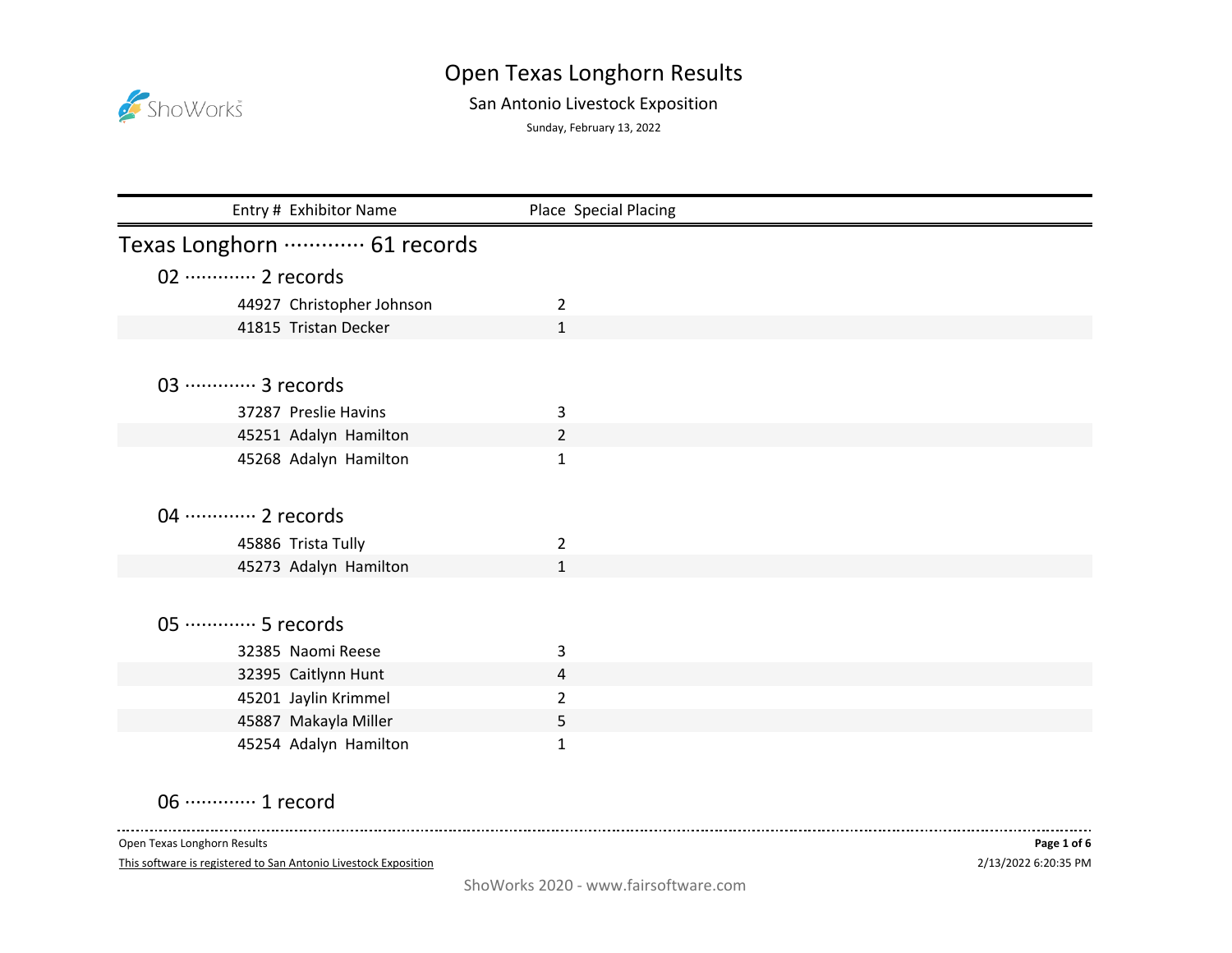| Entry # Exhibitor Name                                          | Place Special Placing            |                      |
|-----------------------------------------------------------------|----------------------------------|----------------------|
| Texas Longhorn ………… 61 records                                  |                                  |                      |
| 06 ············· 1 record                                       |                                  |                      |
| 60413 Adalyn Hamilton                                           | 1 Junior Champion Female         |                      |
| 07 ·············· 1 record                                      |                                  |                      |
| 60416 Adalyn Hamilton                                           | 1 Reserve Junior Champion Female |                      |
| 08 ············· 1 record                                       |                                  |                      |
| 32504 Anson Rosales                                             | $\mathbf{1}$                     |                      |
| 09 ·············· 3 records                                     |                                  |                      |
| 45264 Adalyn Hamilton                                           | $\overline{2}$                   |                      |
| 32507 Isabella Palmer                                           | 3                                |                      |
| 43400 Hailey Roberson                                           | $\mathbf{1}$                     |                      |
| 10 ············· 1 record                                       |                                  |                      |
| 45889 Ketchum Woodson                                           | $\mathbf{1}$                     |                      |
| 11 ………… 2 records                                               |                                  |                      |
| 45208 Jaylin Krimmel                                            | $\overline{2}$                   |                      |
| 45256 Adalyn Hamilton                                           | 1                                |                      |
| 12 ………… 1 record                                                |                                  |                      |
| 60417 Adalyn Hamilton                                           | 1 Senior Champion Female         |                      |
| 13 ………… 1 record                                                |                                  |                      |
| Open Texas Longhorn Results                                     |                                  | Page 2 of 6          |
| This software is registered to San Antonio Livestock Exposition |                                  | 2/13/2022 6:20:35 PM |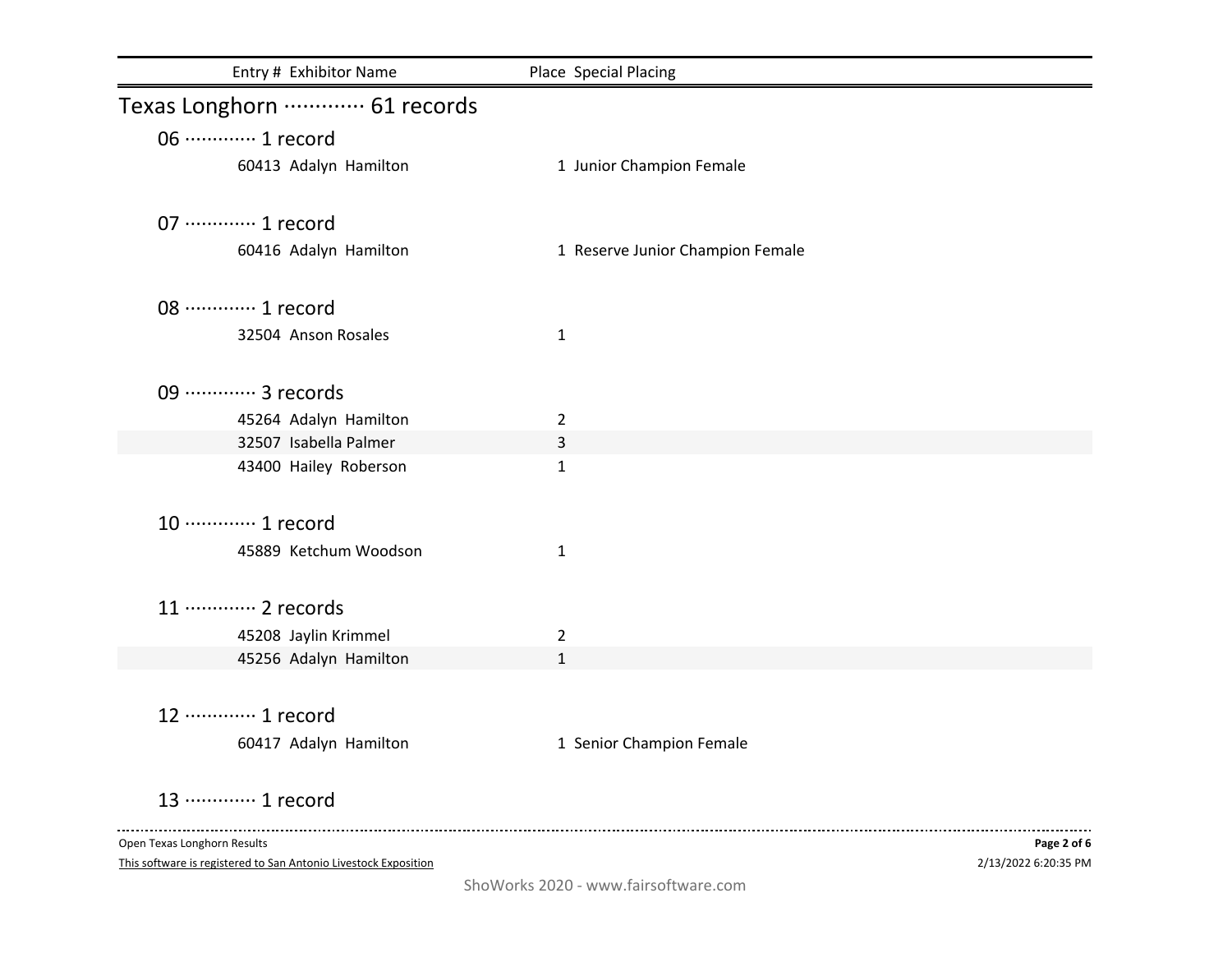| Entry # Exhibitor Name         | Place Special Placing            |             |
|--------------------------------|----------------------------------|-------------|
| Texas Longhorn ………… 61 records |                                  |             |
| 13 ………… 1 record               |                                  |             |
| 60418 Jaylin Krimmel           | 2 Reserve Senior Champion Female |             |
| 14 ………… 1 record               |                                  |             |
| 60419 Adalyn Hamilton          | 1 Grand Champion Female          |             |
| 15 ············· 1 record      |                                  |             |
| 60420 Jaylin Krimmel           | 2 Reserve Grand Champion Female  |             |
| 18 ………… 2 records              |                                  |             |
| 32377 Caitlynn Hunt            | $\overline{2}$                   |             |
| 45239 Jaylin Krimmel           | $\mathbf{1}$                     |             |
| 19 ………… 1 record               |                                  |             |
| 41827 Tristan Decker           | 1                                |             |
| 20 ············· 1 record      |                                  |             |
| 32427 Ceirra Hunt              | 1                                |             |
| 22 ………… 1 record               |                                  |             |
| 60421 Jaylin Krimmel           | 1 Grand Champion Bull            |             |
| 23 ………… 1 record               |                                  |             |
| 60422 Tristan Decker           | 1 Reserve Grand Champion Bull    |             |
| Open Texas Longhorn Results    |                                  | Page 3 of 6 |

This software is registered to San Antonio Livestock Exposition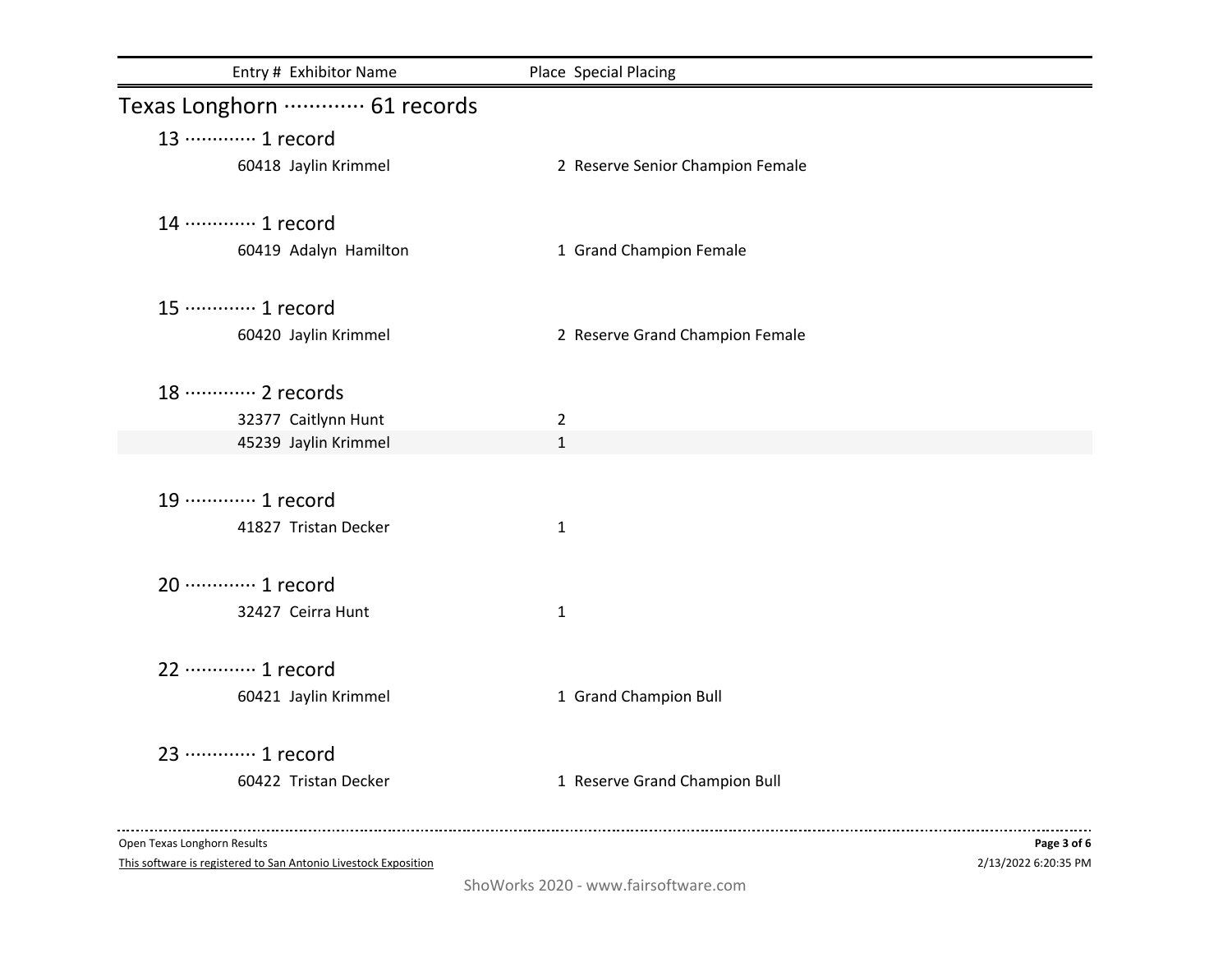| Entry # Exhibitor Name         | Place Special Placing           |
|--------------------------------|---------------------------------|
| Texas Longhorn ………… 61 records |                                 |
| 25 ………… 2 records              |                                 |
| 41777 Jase Greco               | $\mathbf{1}$                    |
| 44932 Christopher Johnson      | $\overline{2}$                  |
|                                |                                 |
| 26 ………… 5 records              |                                 |
| 44819 Hunter Lawson            | 3                               |
| 41662 Johnny Greco             | 4                               |
| 43414 Harlee Roberson          | $\mathbf{1}$                    |
| 45223 Jaylin Krimmel           | $\overline{2}$                  |
| 41744 Avila Reina              | 5                               |
|                                |                                 |
| 27 ………… 2 records              |                                 |
| 32510 Anson Rosales            | $\overline{2}$                  |
| 43621 Hunter Lawson            | $\mathbf{1}$                    |
|                                |                                 |
| 28 ………… 1 record               |                                 |
| 60423 Hunter Lawson            | 1 Junior Champion Steer         |
|                                |                                 |
| 29 ………… 1 record               |                                 |
| 60424 Harlee Roberson          | 1 Reserve Junior Champion Steer |
|                                |                                 |
|                                |                                 |
| 30 ············· 3 records     |                                 |
| 41689 Johnny Greco             | 3                               |
| 32522 Isabella Palmer          | $\mathbf{1}$                    |
| 45229 Jaylin Krimmel           | $\overline{2}$                  |

Open Texas Longhorn Results

This software is registered to San Antonio Livestock Exposition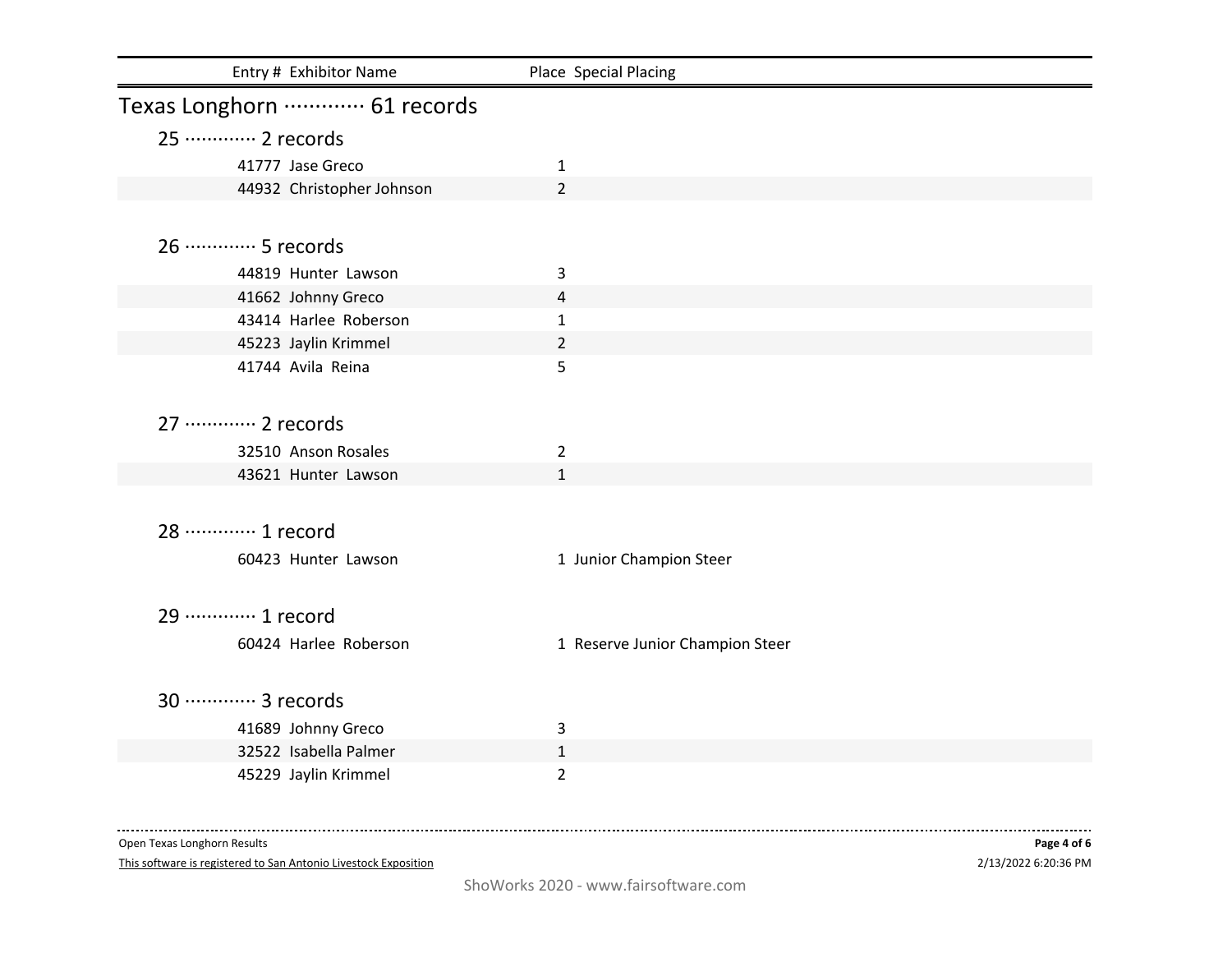| Entry # Exhibitor Name                                          | Place Special Placing           |                      |
|-----------------------------------------------------------------|---------------------------------|----------------------|
| Texas Longhorn ………… 61 records                                  |                                 |                      |
| 31 ………… 1 record                                                |                                 |                      |
| 43388 Hailey Roberson                                           | 1                               |                      |
| 32 ………… 5 records                                               |                                 |                      |
| 32357 Ceirra Hunt                                               | 5                               |                      |
| 43372 Hailey Roberson                                           | $\overline{2}$                  |                      |
| 45885 Michayla Hall                                             | 3                               |                      |
| 32413 Naomi Reese                                               | 4                               |                      |
| 43429 Hunter Lawson                                             | 1                               |                      |
| 33 ………… 3 records                                               |                                 |                      |
| 32360 Ceirra Hunt                                               | $\overline{2}$                  |                      |
| 37274 Preslie Havins                                            | $\mathbf{1}$                    |                      |
| 44944 Christopher Johnson                                       | 3                               |                      |
| 34 ………… 1 record                                                |                                 |                      |
| 60425 Preslie Havins                                            | 1 Senior Champion Steer         |                      |
| 35 ………… 1 record                                                |                                 |                      |
| 60426 Hunter Lawson                                             | 1 Reserve Senior Champion Steer |                      |
| 36 ………… 1 record                                                |                                 |                      |
| 60427 Preslie Havins                                            | 1 Grand Champion Steer          |                      |
| 37 ………… 1 record                                                |                                 |                      |
| 60428 Hunter Lawson                                             | 1 Reserve Grand Champion Steer  |                      |
| Open Texas Longhorn Results                                     |                                 | Page 5 of 6          |
| This software is registered to San Antonio Livestock Exposition |                                 | 2/13/2022 6:20:36 PM |